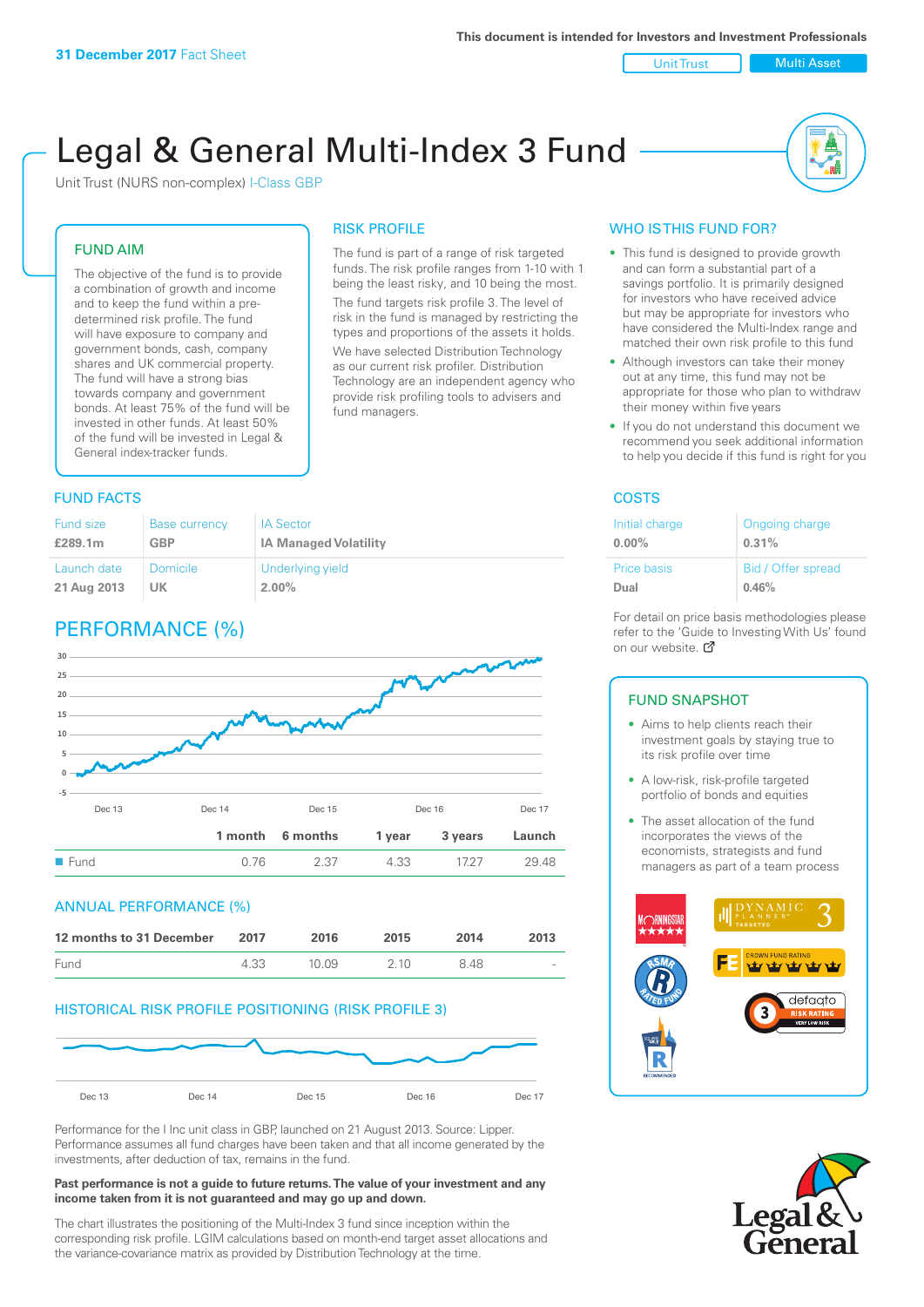# Legal & General Multi-Index 3 Fund

Unit Trust (NURS non-complex) I-Class GBP

## PORTFOLIO BREAKDOWN

All data source LGIM unless otherwise stated. Totals may not sum due to rounding.





#### FUND MANAGERS

The fund managers have responsibility for managing the multi-index fund range. They are part of the Multi-Asset Funds (MAF) team in LGIM. This team focuses on designing and managing multi-asset funds that are tailored to match the specific objectives of various client types. The team sits within a wider Asset Allocation team which combines both depth of experience with a broad range of expertise from different fields, including fund management, investment consulting and risk management roles.

# TOP 10 HOLDINGS (%)

| L&G Global Inflation Linked Bond Index Fund                      | 10.8 |
|------------------------------------------------------------------|------|
| <b>LGIM Sterling Liquidity Fund Class 1</b>                      | 10.5 |
| L&G Sterling Corporate Bond Index Fund                           | 9.9  |
| L&G All Stocks Gilt Index Trust                                  | 9.8  |
| L&G Short Dated Sterling Corporate Bond Index Fund               | 8.3  |
| <b>LGIM Global Corporate Bond Fund</b>                           | 8.0  |
| L&G Emerging Markets Government Bond (US\$) Index Fund           | 5.8  |
| <b>L&amp;G UK Property Fund</b>                                  | 4.6  |
| L&G US Index Trust                                               | 4.4  |
| L&G Emerging Markets Government Bond (Local Currency) Index Fund | 4.3  |